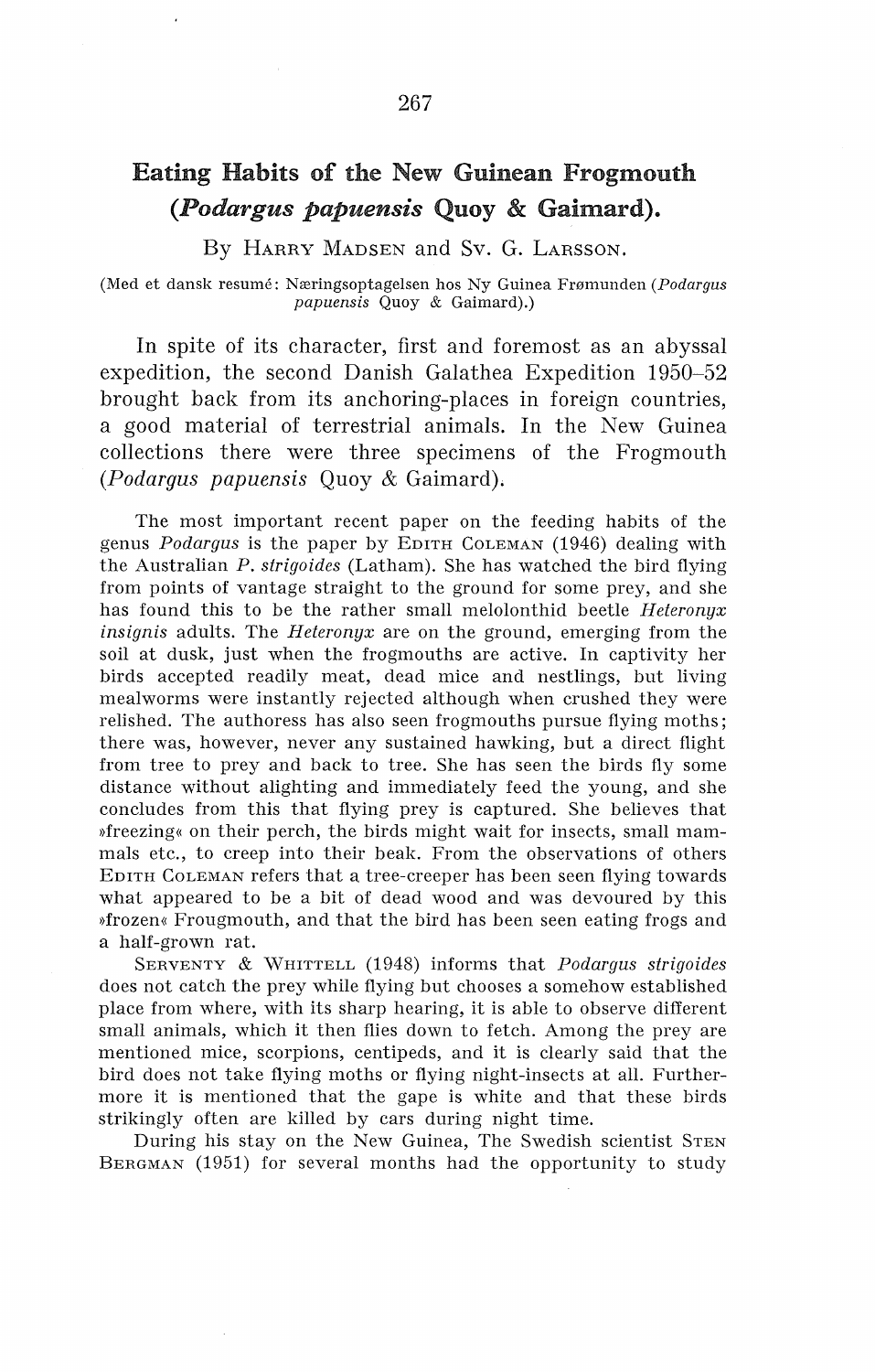a young hird of the srnaller species, P. *australis,* which he kept in captivity. This hird, captured while still in the care of the parents, was easely kept alive with various kinds of animal food, such as bits of rneat and grasshoppers; it swallowed these entirely but bigger pieces it tried to divide.

There is, however no observations of the feeding habits of *P. australis* under natural circumstances. The colour of the gape is described as yellowish. Concerning the proper species *P. papuensis,* which was common on places where it lived, BERGMAN only informs that very often he was able to hear its strange and strong voice, but about the feeding biology he gives no information.

One of the hirds, brought home by the Galathea Expedition, was not skinned but preserved in deepfrozen condition, hence it has kept its natural appearence extremely well, The colour of the gape, as well as the inner organs, were especially well preserved. It was during the preparation for exhibition of the bird that several morphological characters seemed so strange to the senior author that he felt provocated to the examinations, described in the following.

As in all species of this genus the bill is very strong, and of an enormous size, even in comparison with other nightjars (fig. 1). The maxilla, especially the anterior part, has a very sharp edge and the tip is curved as in a hawk; the tip of the mandible is descending, following the curvature of the maxilla. The most interesting of the gape is the interior colour which is absolutely outstanding in adult birds. With the exception of the innermost depth of the throat, fleshcoloured as normally, the gape has exactly the same sulphur-yellow colour as the flower of the night-candle *(Oenothera biennis* L.), a colour which most intensively returns the scarce light of the night. According to all accounts regarding the night-candle flower, the gape of the bird must be conspicuous in a distance of several meters, even in dark nights.

When the bill opens the tongue is lying in its natural position as a pistil in a flower, a position which is of the greatest importance to the bird. This will be further mentioned below. The tongue is broad and very flat; the biggest part is membraneous and more or less transparent.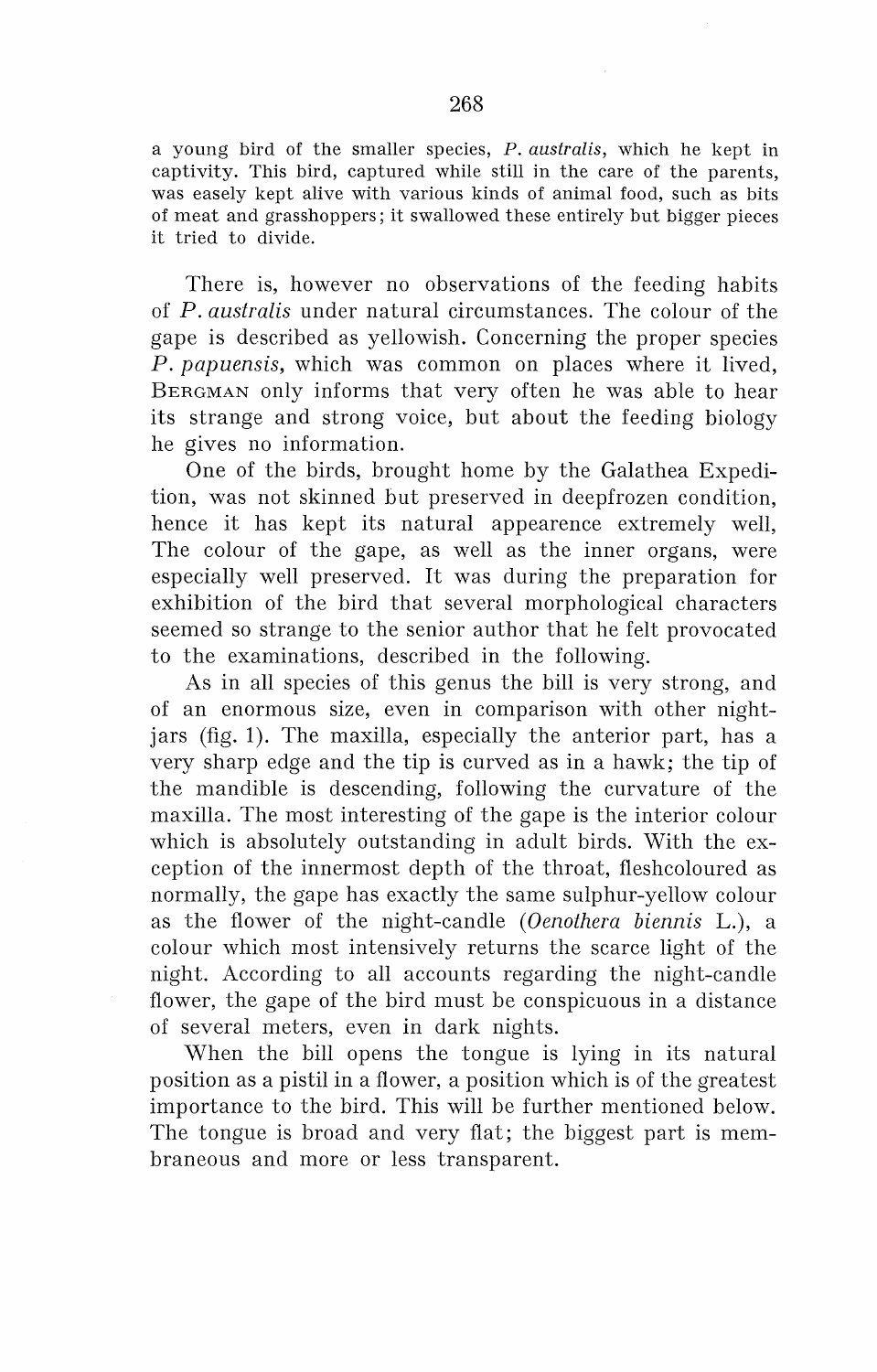

Fig. 1. Head of *Podargus papuensis,* from a mounted specimen in Zool. Museum, Copenhagen. *Hoved af Podargus papuensis, fra et opstillet stykke i Zool. Museum, København.* 

In the stomach of the examined *Podargus* two insects, both night-flying cockchafers, were found only. They were about 25 mm long and belonged to the same species of the genus *Holotrichia,* or near related to it. One of these beetles has been caught just before the death of the bird and was especially well conserved, while the other one was in a strong state of decomposition.

An interesting detail as to these beetles is that in the moment when caught both of them have been in the same position, as regards the head of the bird, and have been in the same distance from the throat. Their elytra have all been injured alike and the injury has formed oblique lines on the wings.

4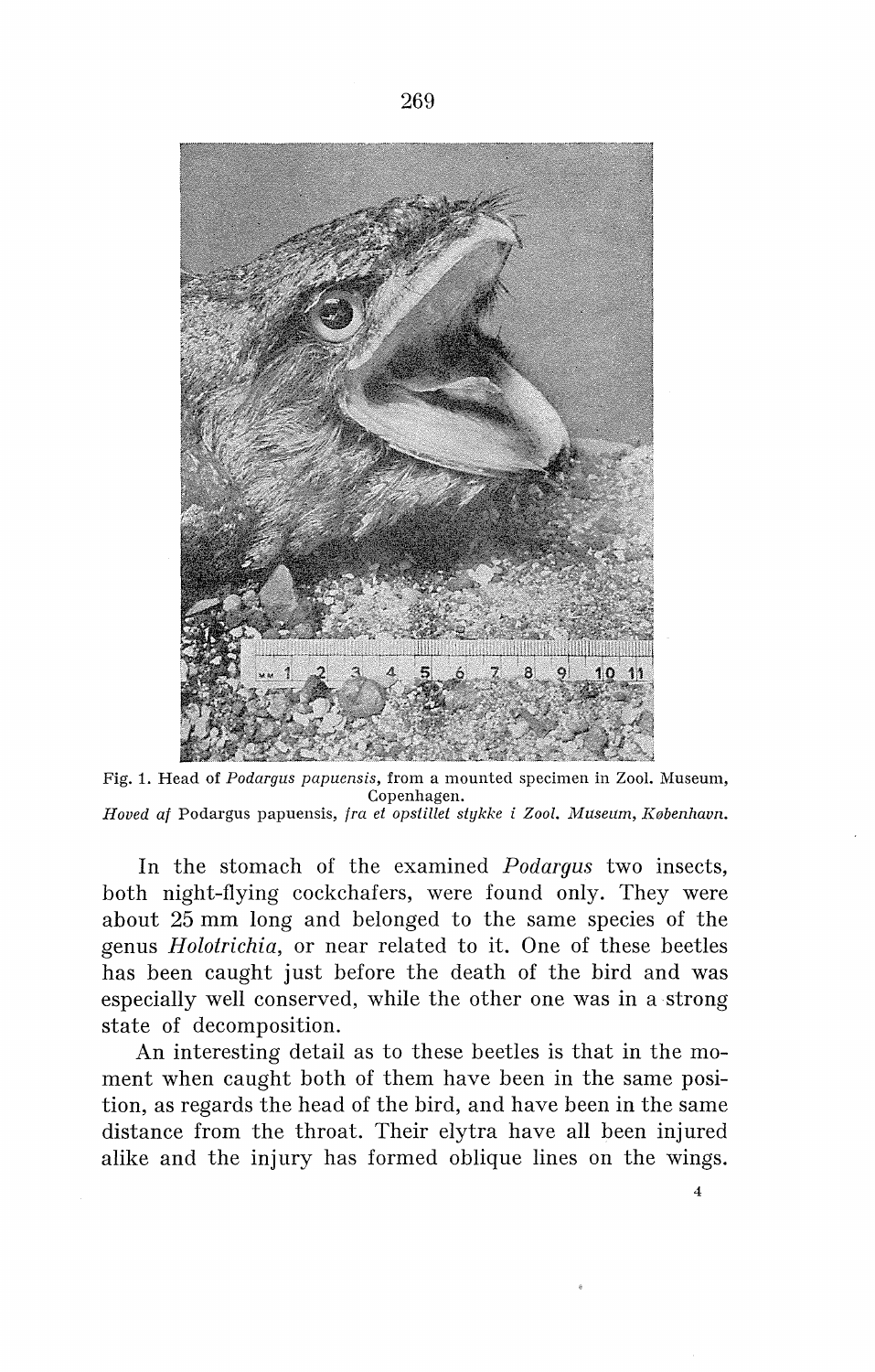Both of the insects have on the same spot of the abdomen a mark due to the tip of the bill. If one places the elytra in the position which is natura! to the flying beetles and, if one closes the bill with the tip against the mark on the abdomen, one gets exactly the position of the moment when the beetles were caught. Therefore it must be concluded that the beetles have been flying in the direction of the throat, but just before they



Fig. 2. Sketch of head of *Podargus papuensis* to show the position just before a beetle is caught. *Skitse af hoved af* Podargus papuensis *for at vise stillingen lige inden en bille fanges.* 

would have reached the tip of the tongue, the gape has been slapped together as a trap (fig. 2). Apparently the injury of the elytra is casts of the especially sharp front part of the edges of the bill.

We are, of course, not able to determine whether our observations indicates any regular feeding habit of the *Podargus papuensis* as our material has been much too small for this purpose. However, we feel sure that at any rate these two cockchafers have been caught by a bird sitting passively on the ground, on a stone or on a branch, and with the bill open. Otherwise it seems very unlikely that both beetles should have been caught in the position just as described in the foregoing. Compared with a flying bird the position of the prey must be quite accidental. That the beetles, on the contrary, have been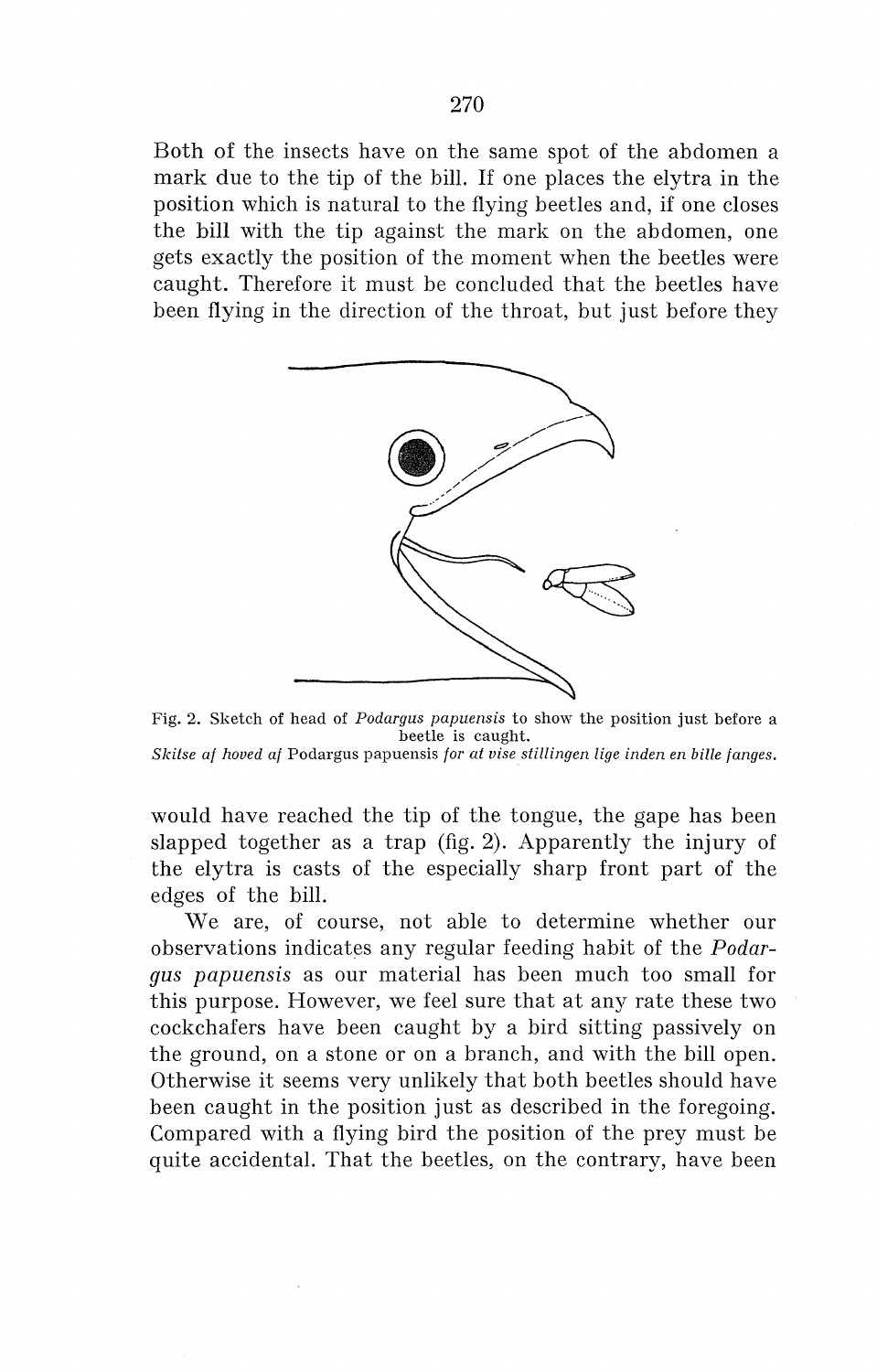flying is clearly to be seen by the position of the elytra in the catching moment, and by the faet that the hindwings were partly unfolded (fig. 3). The marks on elytra and abdomen could not have been formed in such a way as they are, if the bird had picked the two beetles from the ground in the manner described from Australia by EDITH COLEMAN. Then they should have been caught across the body or, if they were



Fig. 3. Sketch of mandible and tongue of *Podargus papuensis,* viewed from above, showing the position of a beetle in the moment when the "trap" closes.

*Skitse af undernæb og tunge af* Podargus papuensis, *set ovenfra, for at vise stillingen hos en bille i det øjeblik »fælden« klapper sammen.* 

caught on their way up from the soil, with elytra closed, hindwings folded, and prothorax damaged.

It is our conviction that first of all the colour of the gape has made it possible to the bird to catch the two cockchafers. The open gape is in a startling way, by colour as well as by form, alike a local flower with the same name as the bird: Frogmouth *(Philydrum lanuginosum).* However, it is not likely that this similarity is of importance as cockshafers do not at all pay any interest in flowers. The scents, coming from the gape, may be of some interest but possibilities for such a theory seems to be very few as cockchafers usually are not attracted by animal scents. Without knowing about the reaction abilities of the species of cockshafers in question one can, however, not reject the faet that the voice of the bird may serve as a guide to the insects choise of direction. We presume that the Frogmouth reacts on the brumbling from the flying beetle by turning the head towards the noice and, obviously,